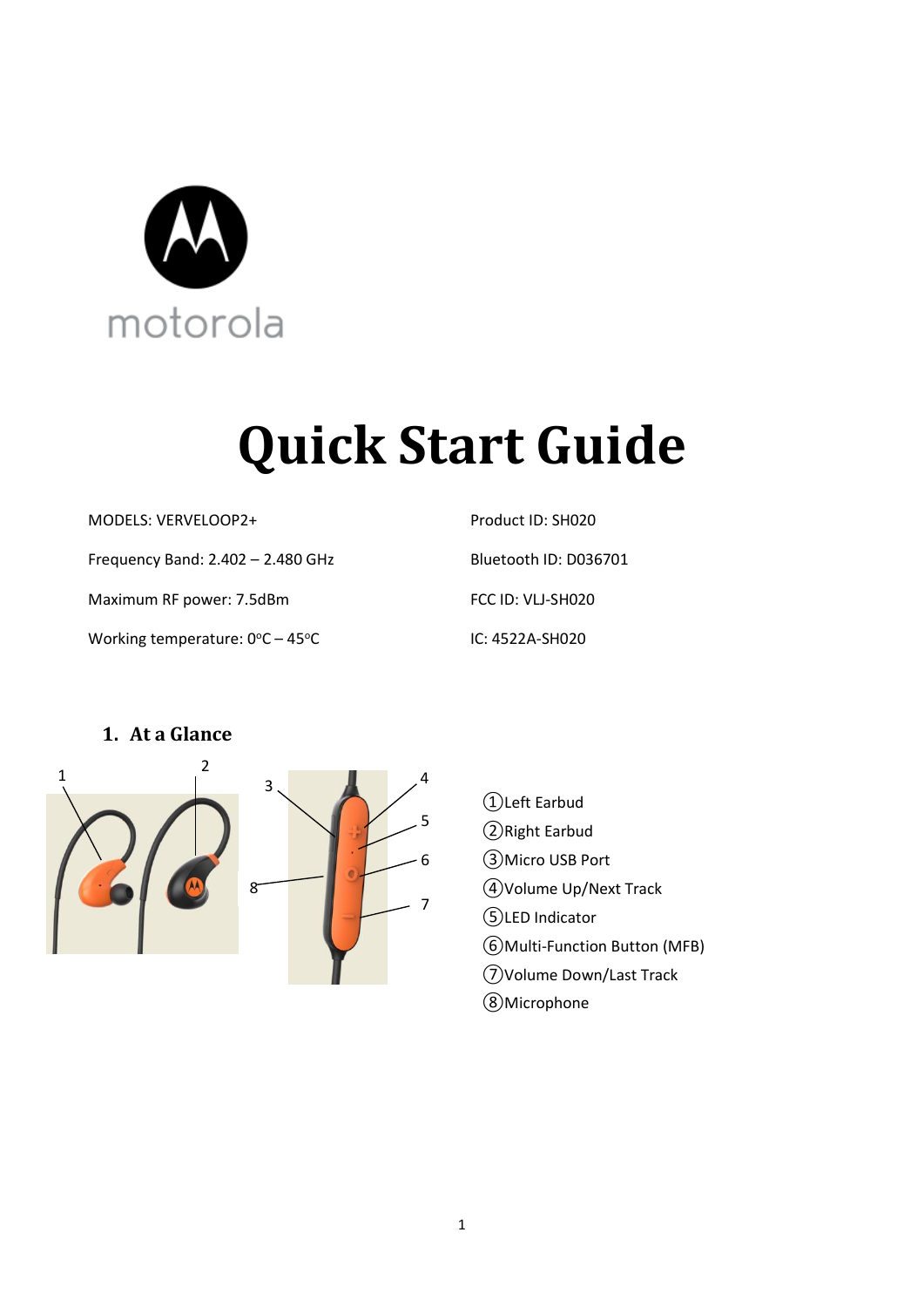## 2. **Charge**

Fully charge before use. Any attempt to remove or replace your battery will damage your headset.

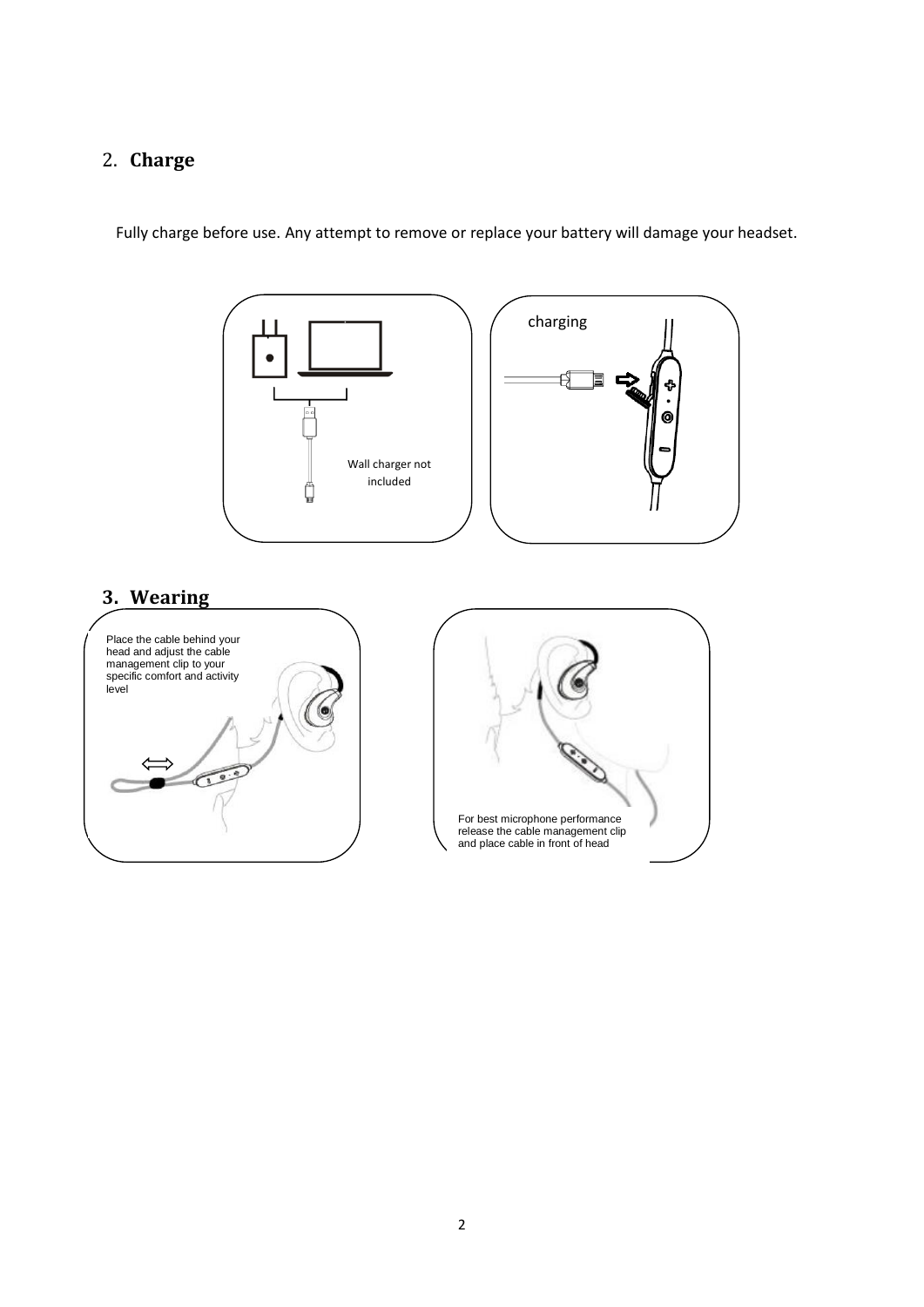### **4. Connect & Go**

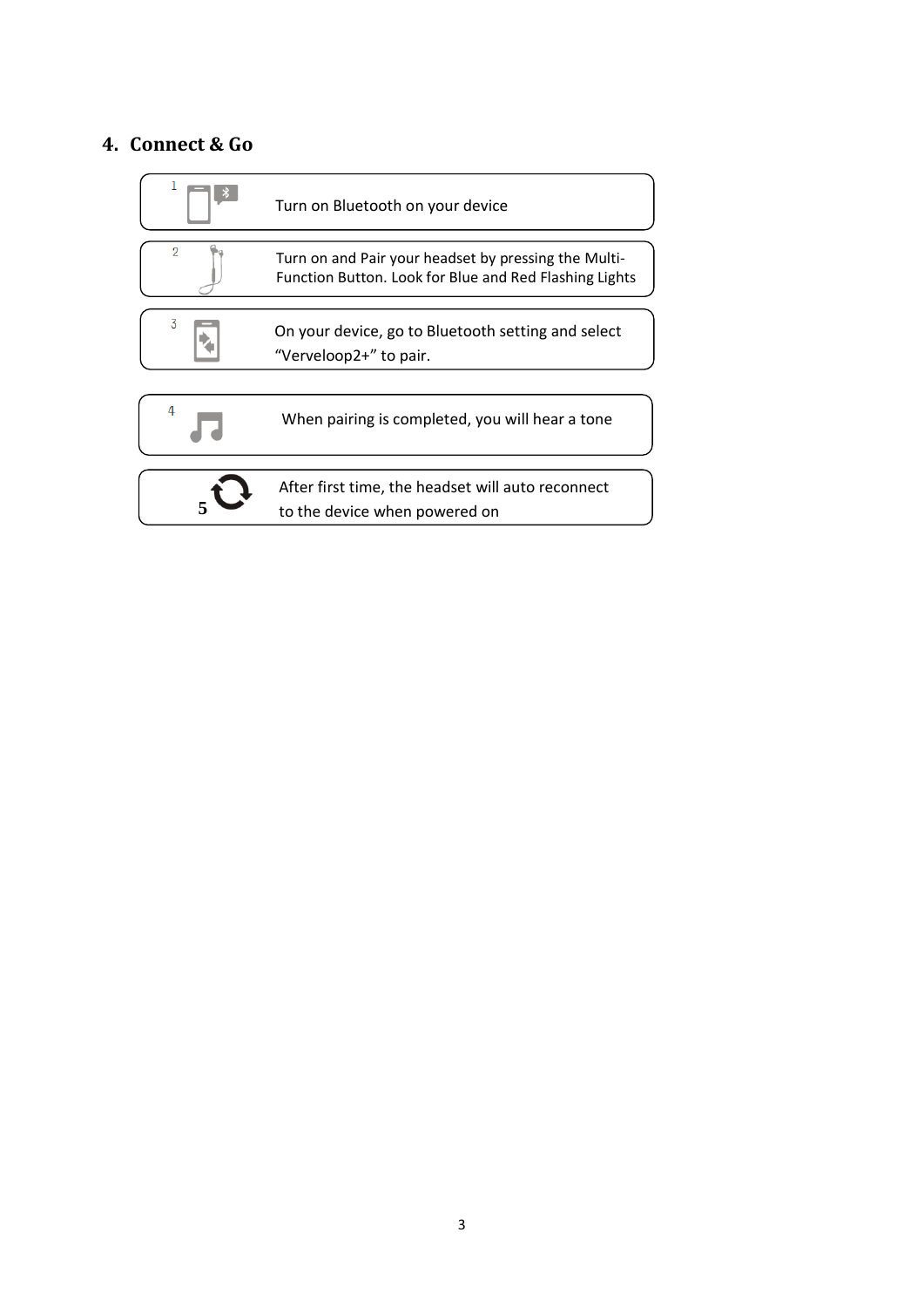#### **5. Buttons Operation**

| <b>Music</b>                                                       |                    |
|--------------------------------------------------------------------|--------------------|
| Play/Pause                                                         | Press MFB          |
| Volume Down/Up                                                     | Press $-$ / +      |
| <b>Next Track</b>                                                  | Long press +       |
| <b>Previous Track</b>                                              | Long press -       |
| Change EQ                                                          | Long press + & -   |
| <b>Calls</b>                                                       |                    |
| Answer/end call                                                    | Press MFB          |
| Reject a call                                                      | Long Press - $/ +$ |
| <b>Call waiting</b>                                                |                    |
| Receive incoming call and end ongoing call                         | Triple press MFB   |
| Receive incoming and on hold ongoing call                          | Press MFB          |
| Mute during call                                                   | Press - and $+$    |
| Re-dial last call                                                  | Long press +       |
| Pair                                                               |                    |
| Enter pairing mode (first time)                                    | <b>Press MFB</b>   |
| Enter pairing mode                                                 | Press and hold MFB |
| <b>Voice</b>                                                       |                    |
| To issue a voice command during idle mode,<br>then say the command | Double press MFB   |

## **6. LED Indicators**

| Charging Case (LED at the front) |                   |
|----------------------------------|-------------------|
| Pairing                          | Red-blue flash    |
| Standby                          | <b>Blue flash</b> |
| Charging                         | Red steady        |
| <b>Fully charged</b>             | Blue steady       |
| <b>Battery low</b>               | <b>Red flash</b>  |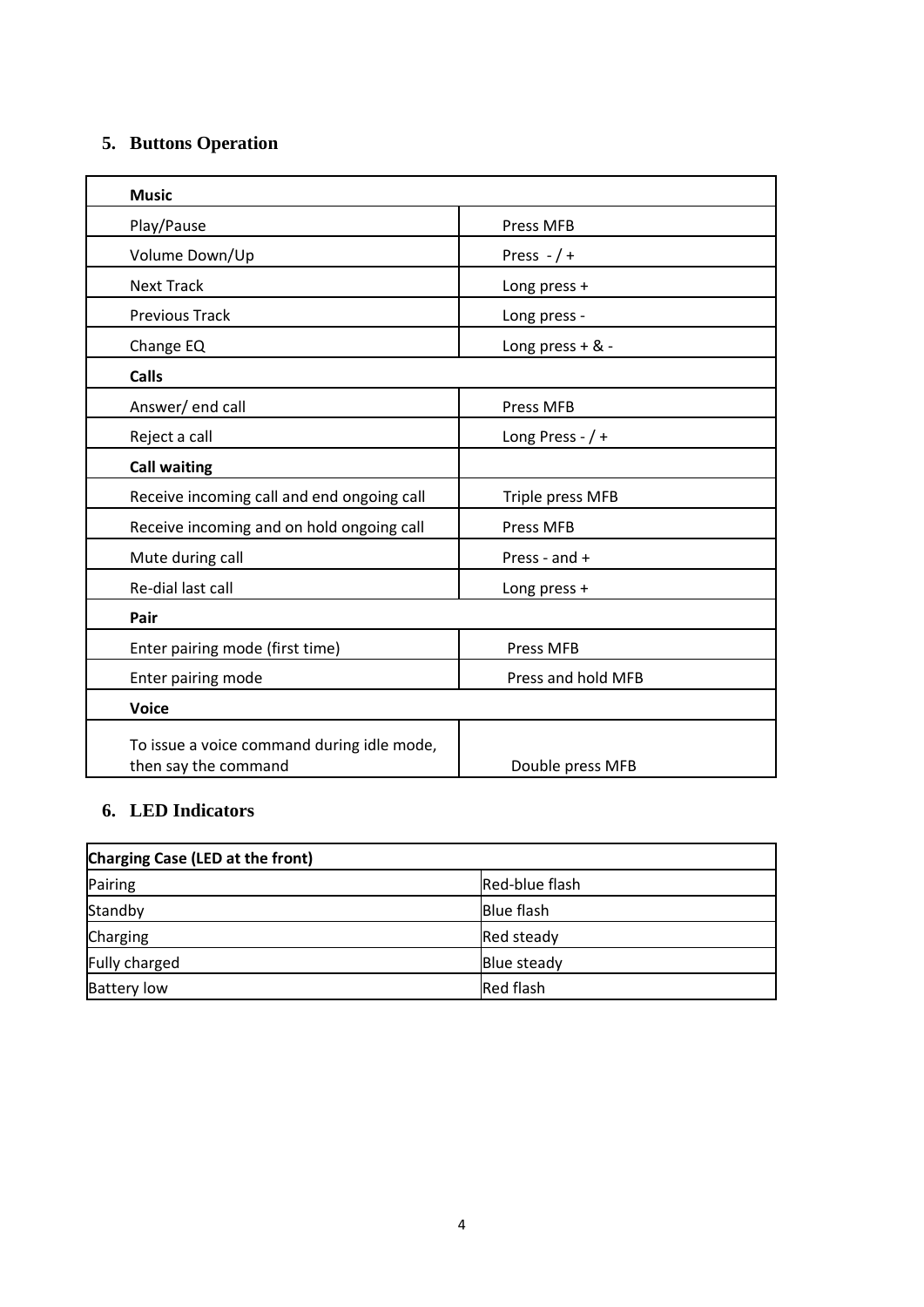#### **7. Hubble ConnectTM for VerveLifeTM**

Download 'Hubble Connect for VerveLife' app for free at the App Store® or Google Play™ (Android™ 4.4.4 or higher) to find more functions:

- **Last connected location:** Locate in a map where your earbuds were connected to your device last time.
- **Help:** Get help and support.
- **Update for more advanced functions to come**

**Note**: Application feature may change over time, please download the latest version of the app to see all current features supported.